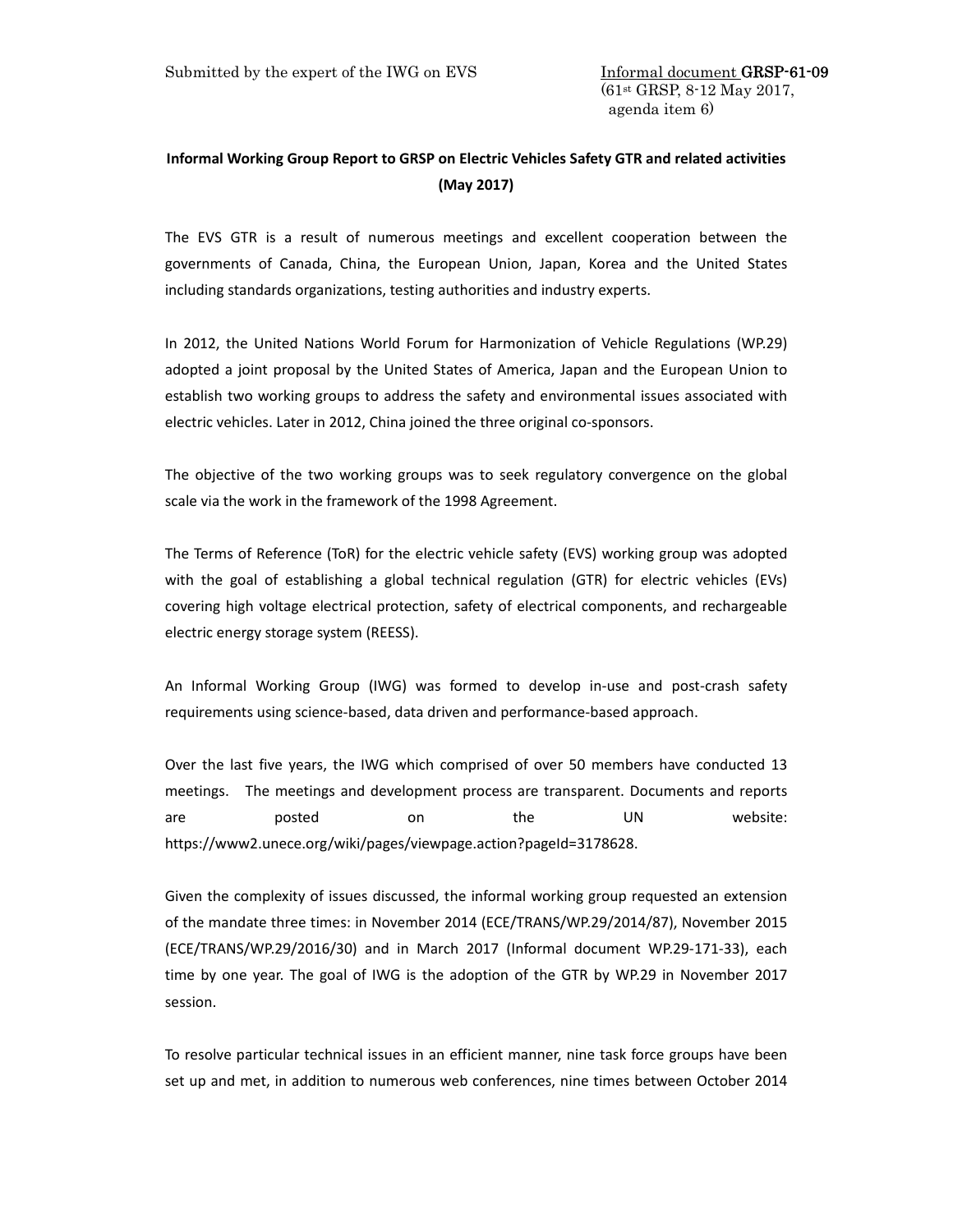and November 2016. Task force groups successfully addressed a large number of safety related issues according to the given mandate, however, more discussion is required on some critical issues, where research and testing of methods are still in progress.

Under such circumstances, IWG agreed that the most appropriate way to establish the GTR within the given mandate was to address the agreed safety provisions in Phase 1 while leaving those safety requirements that require long‐term research, verification research as well as further improvement of the GTR for Phase 2, which is expected to start as soon as possible.

This regulation applies to vehicles of Category 1 and Category 2 with a maximum design speed exceeding 25 km/h, equipped with electric power train containing high voltage bus, excluding vehicles permanently connected to the grid.

This regulation includes the following two sets of requirements that may be selected by Contracting Parties according to the category and gross vehicle mass (GVM) of the vehicles:

(a) For all vehicles of Category 1‐1 and vehicles of Categories 1‐2 and 2 with GVM of 4,536 kg or less, the requirements of paragraphs 5 and 6 shall apply in accordance with the general requirements specified in paragraph 4;

(b) For vehicles of Category 1‐2 and Category 2 with GVM exceeding 3,500 kg, the requirements of paragraphs 7 and 8 shall apply in accordance with the general requirements specified in paragraph 4.

Specific in‐use requirements aiming at preventing hazards to occupants of electric vehicles during normal operating conditions apply to the vehicles and REESS. With respect to vehicles they address direct and indirect contact protection against electric shock including markings of high voltage sources, electrical isolation, protection against water effects, functional safety after vehicle activation, when leaving the vehicle and shock protection during charging.

With respect to protection from water effects, manufacturers have a choice to present evidence of component based assessment. or conduct vehicle based water tests. Alternatively, the Contracting Party may adopt an exemption from the requirements above for vehicles equipped with an isolation resistance monitoring system.

Performance requirements for REESS, including battery management system (BMS), relate to safety during the normal operation of the vehicle under vibration conditions and thermal shock and cycling caused by low and high external temperatures that provoke mechanical stress to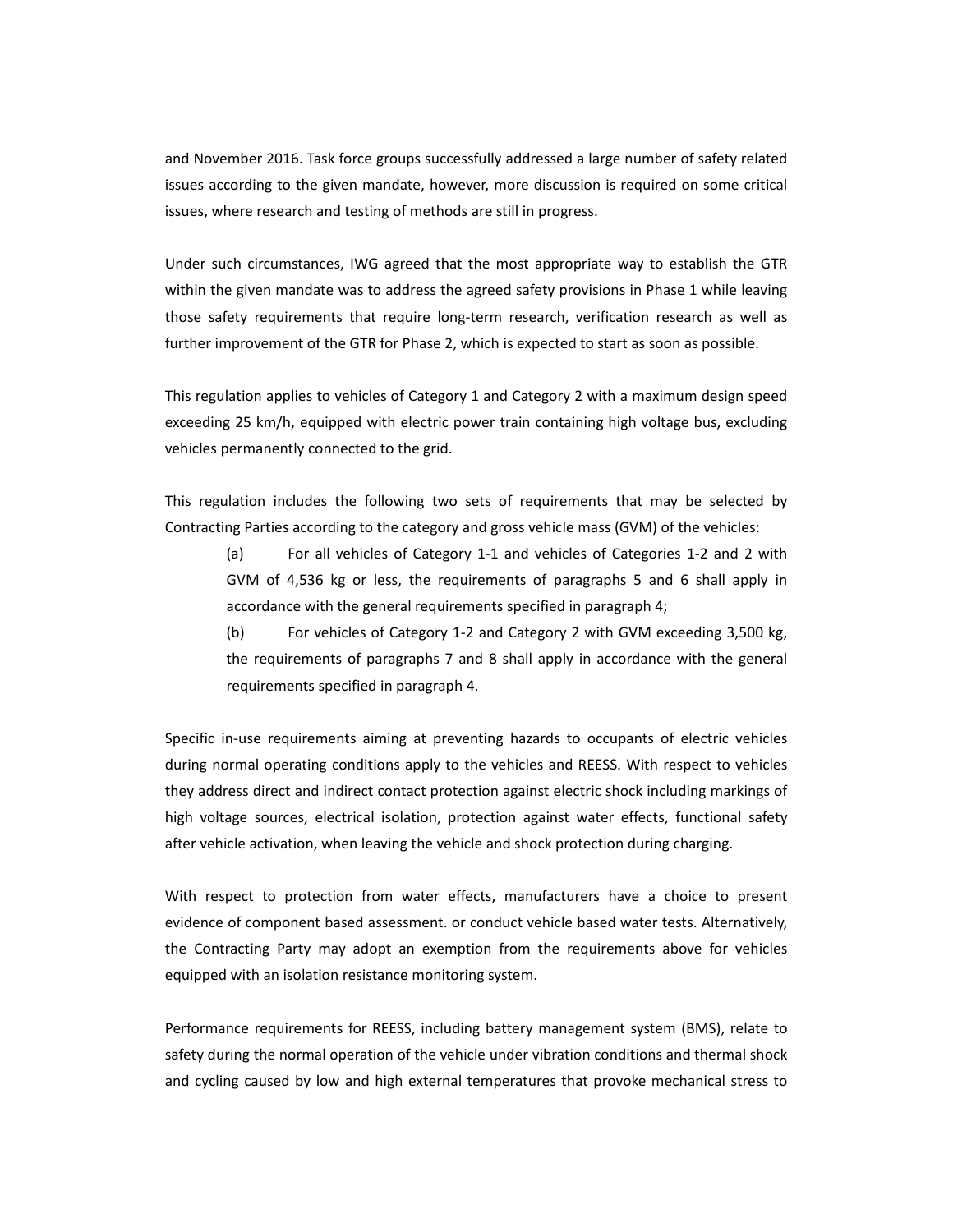the components. Furthermore, requirements address REESS fire resistance ensuring that vehicle occupants have adequate evacuation time, and define protection conditions for REESS in the case overcharge, over-discharge, over-temperature, over-current and external short circuit. These tests may be performed equally at the vehicle level. With respect to a fire resistance test, the IWG developed an alternative test procedure using Liquefied Petroleum Gas (LPG) burner.

Management of gases is a particularly important aspect of this GTR. To avoid human harm that may occur due to potential toxic or corrosive emissions, for REESS other than open‐type traction batteries, venting is proposed as a pass/fail criterion for the following in‐use tests: vibration, thermal shock and cycling, external short circuit protection, overcharge protection, over‐discharge protection, over‐temperature protection and over‐current protection. This regulation includes a no-fire criterion which addresses the issue of vented gas flammability.

The informal working group examined the feasibility to establish a robust and repeatable method to verify the occurrence of venting and the potential exposure of vehicle occupant to the gases caused by venting condition associated with combustion and/or decomposition of electrolyte, in the in‐use test. No method other than visual technique was found at this stage for verifying the occurrence of venting as a basis for assessing the influence of venting gases to vehicle occupants. Based on the outcome of research, modifications to the requirements and methods with respect to leakage and evaporation of non-aqueous electrolyte may be necessary in the future.

The thermal propagation test procedure that would address the scenario of internal short circuit is currently not adopted as a requirement. Vehicle manufacturers shall make available documentation demonstrating the vehicle's ability to minimize the risk associated with single cell thermal runaway caused by an internal short circuit. Moreover, the vehicle shall provide an advance warning indication to allow occupant egress or five minutes prior to hazardous conditions inside the passenger compartment.

GTR introduces warnings for REESS operations and specifies requirements to evaluate the proper functioning of vehicle controls that manage REESS safe operation in overcharge, over‐discharge, over temperature and overcurrent conditions.

Due to the complexity and varied designs of vehicle controls that manage REESS safe operation, no single test procedure could be developed that would fully evaluate whether a warning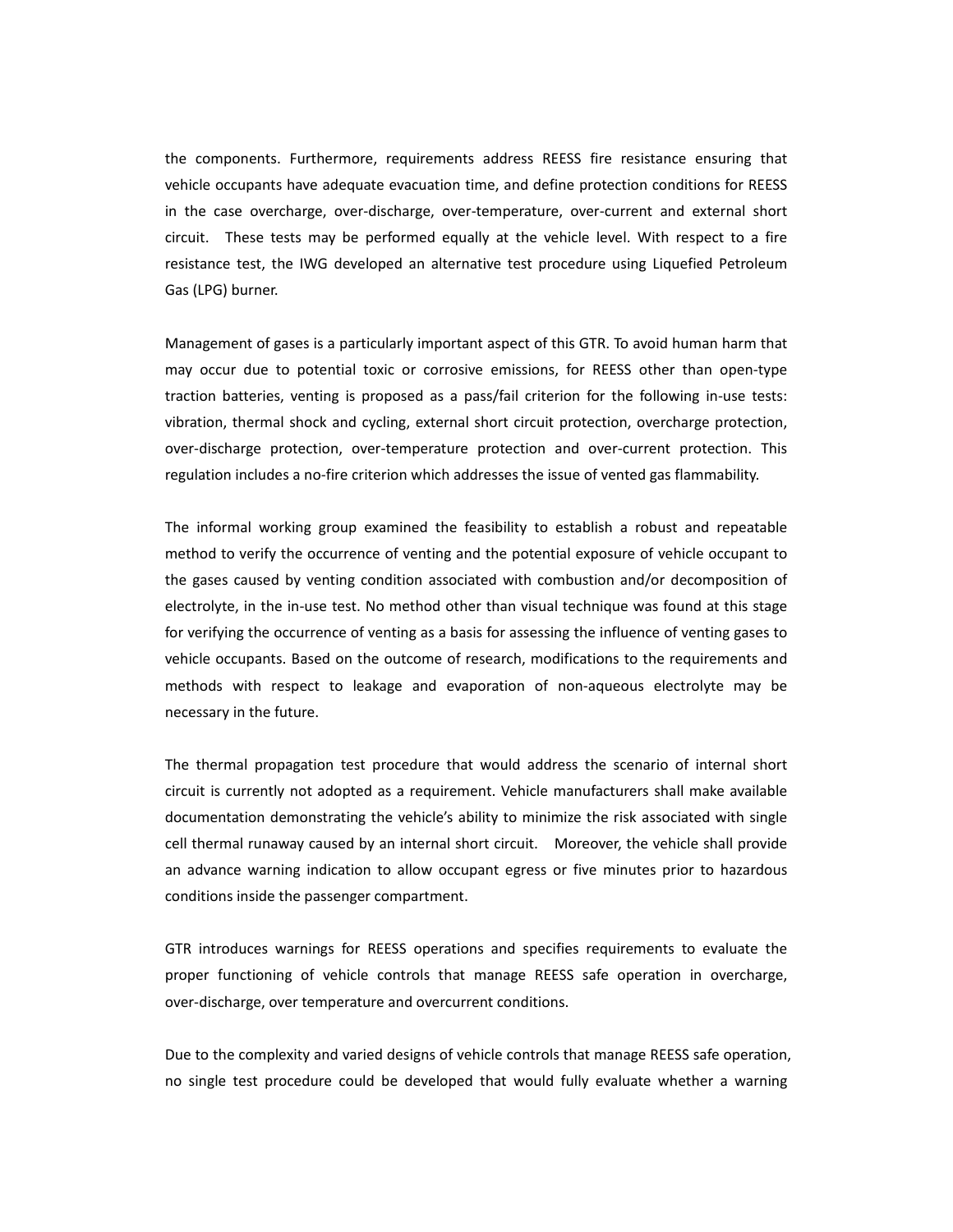tell‐tale turns on in the event of operational failure of the BMS. Therefore, manufacturers are required to provide documentation demonstrating that a warning to the driver will be provided in the event of operational failure of one or more aspects of vehicle controls that manage REESS safe operation.

Two additional sets of requirements relate to warnings to the driver in case of the thermal event in REESS and low energy content in REESS.

The IWG placed important emphasis on agreeing on specifications for adjustment of state of charge (SOC) prior to running test procedures; in particular those involving thermal events, given the REESS SOC may significantly influence REESS reaction to specified test requirements.

Each Contracting Party under the UN 1998 Agreement may maintain its existing national crash tests (e.g. frontal, side, rear, or rollover) and shall comply with GTR post‐crash performance requirements.

Vehicle post-crash requirements focus at preventing hazard to occupants and ensuring safe state of the REESS after a crash. The provisions include protection from electric shock that can be accomplished by meeting one of the following options: low electrical energy, low voltage, physical protection or isolation resistance.

Post-crash requirements regarding the safety of REESS at the vehicle level address the issues of electrolyte leakage, fire hazard and REESS retention requiring REESS to remain attached to the vehicle by at least one component and REESS outside passenger compartment shall not enter passenger compartment. At the moment, venting is not proposed as a requirement for tests addressing safety of REESS post‐crash. Mechanical shock and mechanical integrity are the two tests assessing post‐crash performance of REESS at the component level.

Importantly, GTR introduces safety requirements for heavy duty vehicles that cover general electrical safety for vehicle, vehicle specific functional safety, REESS safety in‐use and inertial load on REESS. For most part, the tests and requirements for heavy vehicles are the same as for passenger vehicles.

Finally, while the objective of the IWG was to develop EVS GTR as robust as possible, work on thermal propagation and initiation methods remains in progress and should be completed in Phase 2. Other technical items that may be addressed in phase 2 include REESS water